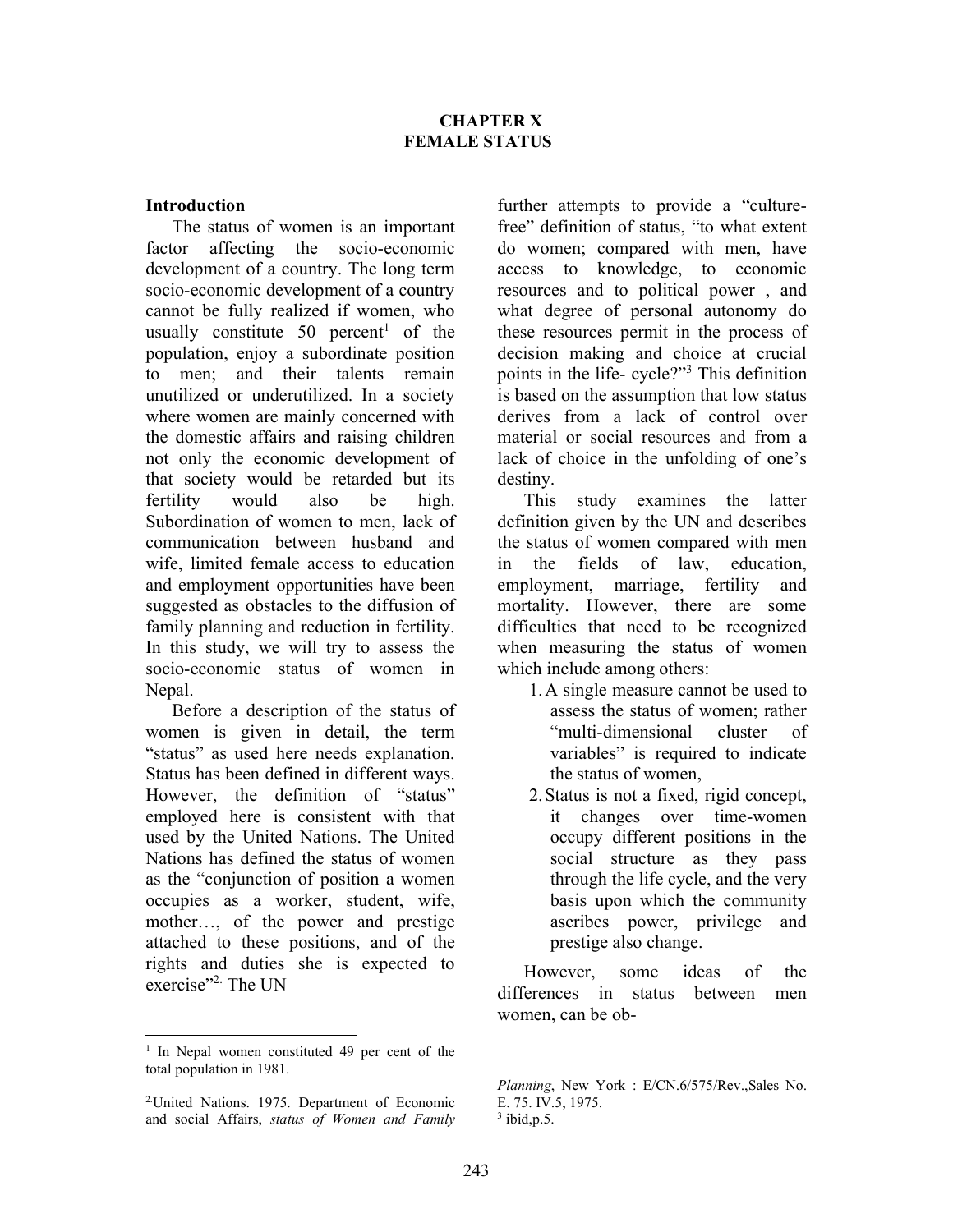tained from an examination of the measurements given by social indicators like the proportions receiving formal education, enrolment and dropping out from schools, and employment in services. Also by a comparative examination of the rights given by law, the status of women of the society could be measured even though the legal status given to them may not coincide with the actual status enjoyed.

### The organization of the chapter is as follows:

Section II presents the educational achievement of men and women. Section III treats the demographic characteristics of women, such as sex ratio, age distribution, nuptiality, fertility and mortality, and also attempts to explain these sex differences in soci-cultural terms. Section IV describes the position of women within the employment sector of the country.

### II. Women and Education

This section describes the position of women as compared with men in respect to education and literacy. While the constitution gives women an equal opportunity to education, social, economic and cultural factors contribute to make this opportunity less equal resulting in lower enrolment of girls and a higher drop out rate for girls than for boys.

Illiteracy "remains the greatest barrier to any improvement in the position of women in employment health, the exercise of legal and constitutional rights, and in generally attaining equality of status…<sup>4</sup>

The majority of the population of Nepal are illiterate and of those, most are women.

Census statistic of 1981 indicate higher literacy rates for males than for females (see Table 6.1). According to the 1981 census, only 11.5 per cent of females as against 35 per cent of

males were literate.<sup>5</sup> However, there has been a considerable increase in literacy rates for both males and females over the years. The percentage of female literate increased from 0.7 percent in 1952/54 to 11.5 per cent in 1981. The corresponding per cent for males were 10 in 1952/54 and 35 per cent in 1981.

The improvement in the level of male and female education is marked in almost every age-group, particularly in the younger age groups (Table 6.2) in both rural and urban areas (Table 6.3). For example, between, 1961 and 1981, female literacy rates has increased over eightfold, from 3 per cant to 25 per cant in the age- group 10- 14. The corresponding increase was over threefold for males.

Literacy rates both over among men and women at all ages were higher in urban than in rural areas in each census year. Between 1961 and 1981 female literacy rate almost doubled in urban areas, while this increased nearly by nine times in rural areas. The corresponding increase for males in urban and rural areas were 8 per cent and more than one hundred per cent respectively (Table 6.3). The improvement in the level of male and female education was not only observed in rural and urban areas but also in every zone (Table 6.4), region (Table 6.5) and district of the country (Table 6.7).

Although there has been a substantial increase in female literacy over the year, yet this level falls far short of the level of male and moreover, the disparity between the sexes in literacy level is further widened during the intercensal period 1952/54 to 1981. For example, in 1952/54, male literacy rates was only 9 percentage points higher than that of the female rate. But in 1981, male literacy

<sup>&</sup>lt;sup>4</sup>. Government of India. 1974. Towards Equality : Report of the Committee on the Status of Women in India : Department of Social Welfare, New Delhi.

<sup>5</sup> .The censuses undertaken from 1952/54 to 1971 defined a literate person as one who has the ability to both read and write in any language. However, this definition is slightly changed in the 1981 census when a literate person was defined as one who has had the ability to both read and write in any language with understanding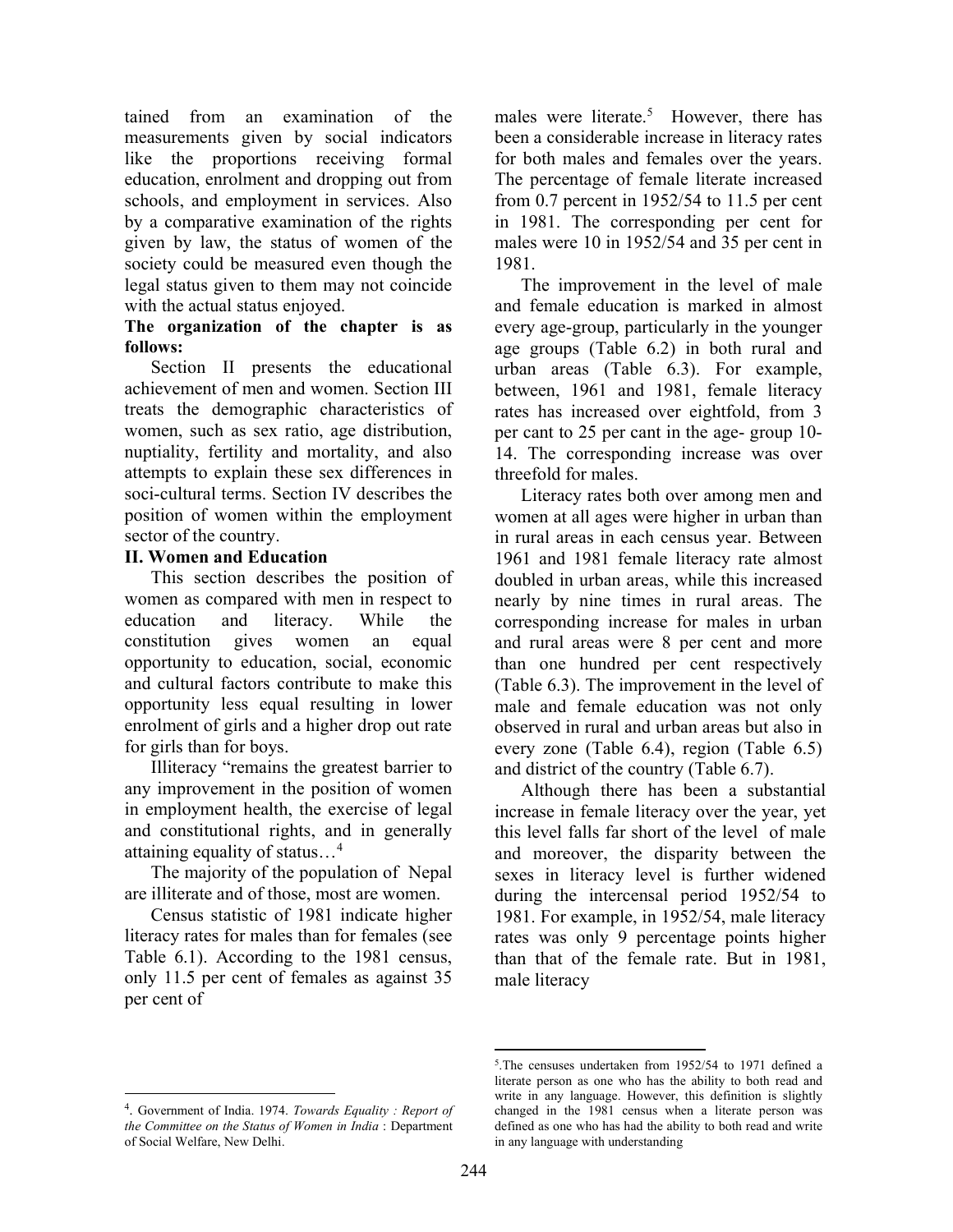rate exceeded that of female rate by 23 percentage points.

### Educational Attainment

It will be observed from Table 6.8 that there has been considerable improvement in regard to the attainment of a particular education level in each age-group over the years, for both males and females. For example, the proportion of females who had completed primary level education increased from less than one third of one per cent (.29%)in 1961 to over six per cent (6.80%) in 1981. The corresponding increase for the males was from 1.64 per cent in 1961 in 15.65 per cent in 1981. Similarly, only 1.46 per cent of males and 0.21 percent of females completed secondary level education (6-10 grade) in 1961, the corresponding percentage in 1981 were 7.55 and 1.92 for males and females respectively. Only 0.51 per cent of males and .05 per cent of females completed higher secondary level education (11-12 grade) in 1961, the corresponding proportions in 1981 were 1.98 and .45 for males and females respectively. These figures show on the one hand, advancement in educational attainment for both males and females but on the other, it also shows widening disparity between sexes in regard to educational attainment over the years. For example, at the primary level education, the male rate was only one percentage point higher than that of the female rate in 1961, the corresponding disparity between sexes has widened to 9 percentage points in 1981 in favour of the males. A similar trend of widening disparity between sexes can be found in other levels of educational attainment. However, this disparity is more prominent at younger ages and lower levels of educational attainment. For example, in 1961, 5 per cent of males and 1.25 per cent of females aged 10-14 years had attained primary level education, the corresponding percentage in 1981

were 39 and 18 for males and females respectively. In the "35 years and above" age-group, only 0.52 per cent of males and 0.03 per cent of females had completed primary level education in 1981 were 5.61 were 5.61 and 2.36 for males and females respectively.

The disparity between sexes is relatively less pronounced at higher level than at lower level of educational attainment. For example, in the age-group 20-24, 14.02 per cent of males had attained secondary level education, compared with 2.94 percent of females, while 5.97 per cent of males as against 1.38 per cent of females completed higher secondary level (11-12 grade) education in 1981. And this trend persists in almost all age-groups.

It may be further observed from Tables 6.9 and 6.10 that attainment of particular educational level in each age-group is higher in urban than in rural areas for both males and females. However, the malefemale difference in regard to the educational attainment, is more glaring in rural than in urban area (Tables 6.9 and 6.10). For example, the proportions of males exceeded the proportions of females at primary, secondary, higher secondary and graduate levels by 2.46, 5.10, 7.40 and 11.66 times respectively in rural areas in 1981, while in urban areas, the proportions of males exceeded the proportions of females by 1.28, 1.61, 2.02 and 3.11 times at primary, secondary, higher secondary and graduate level respectively. These findings show that sex differences in favour of males every level of educational attainment are not only higher in rural than in urban areas but also this disparity between sexes rise with level of educational attainment particularly in rural areas.

Male-female difference in regard to the educational attainment between rural and urban areas is more pronounced in the younger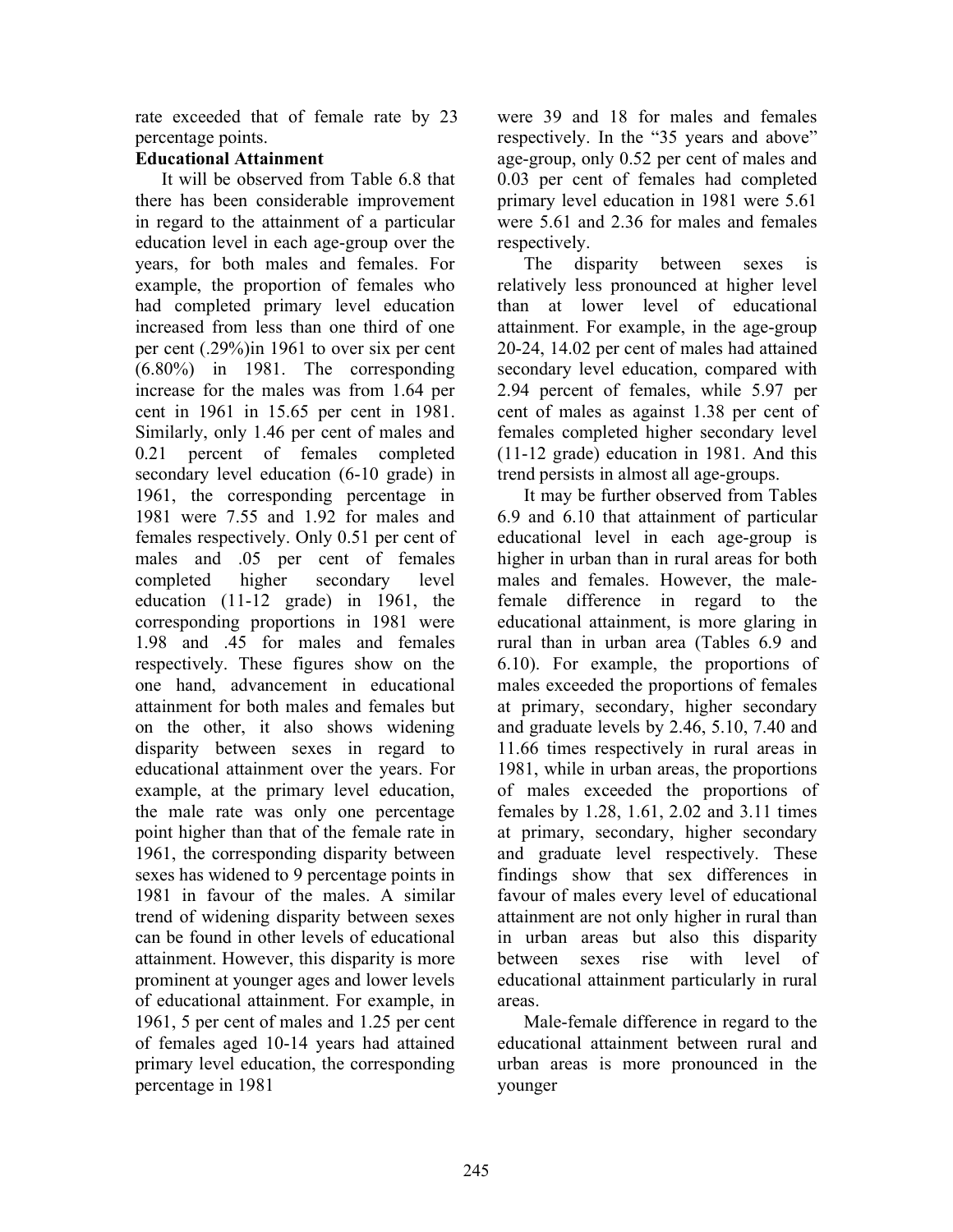than in the higher age-groups. For example, in rural area, the proportion of males completing primary level education exceeded that of the proportion of females by 21 and 3.23 percentage points in the 10- 14 and 35 years and above age-groups in 1981. The corresponding sex imbalance in urban areas went down to only 9 percentage points in the 35 years and above age-group. This trend persists in almost every level of educational attainment (Tables 6.9 and 6.10).

### Enrolment

Table 6.13 present the changes in gross enrolment ratios<sup>6</sup> for boys and girls at different level of education during the last decade 1973/74-1983/84. At every level of education, female enrolment ratio falls far short of male. For example, in 1984 male enrolment ratio was more than  $100$  perent<sup>7</sup> at primary level while this was only 50 percent among the females. At lower secondary and secondary level, female enrolment ratios are only 35 percent and 30 percent respectively of male ratios. And this sex disparity in enrolment ratio in favour of males not only holds for the country as a whole but for every development region and ecological zone (Table 6.15). It is to be also noted that the regional differences in respect of male enrolment ratio is less marked compared to female enrolment ratio. In order words, regional variations in enrolment ratios is mostly due to variation in the female rather than the male ratio. Among the development regions, Mid-western and Far-western Development regions have relatively lower female enrolment ratio at every level of education compared to other regions (Table 6.15). Among the zones, Mountain has the lowest female enrolment ratio at every level of education. Even though, the female enrolment ratios fall far short of male ratios, the percentage increase in female enrolment ratios has been higher than that of males at every level of education. For example, the female enrolment ratio at the primary level has increased steadily from 7.1 percent in 1972 to 50 percent in 1984, a more than sevenfold increase during the period of only 12 years. The corresponding increase in enrolment ratio is only threefolds among the males (Table 6.13). A similar trend in the enrolment ratio by sex holds in every zone and region of the country (Table 6.15).

### Enrolment at Higher Level Education

An important factor of the higher level (collage and above) enrolment is that the female enrolment is not only very low, but also remained almost unchanged at 20-21 per cent of the total enrolment during the last four year 1980-84. However, the percentage increase in female enrolment has been higher than that of males. During the period 1980-84 the percentage increase in higher level enrolment has been 59 percent and 78 per cent for males and females respectively (Table 6.17).

Retention Rate: The over all retention rate, i.e. number in successive grades related to the number when they first entered the school system, is very low and this is further lower for females (Table 6.19).Retention rates for males at each grade is higher than those for females. For example, on an average only 28 per cent of boys as against 24 per cent of girls reached grade 5 out of 100 students enrolled in grade 1 during the period 1977-79. The rate of dropout between grades 1 and 11 was about 51 per cent and 55 per cent for boys and girls respectively during the period 1977-83.

<sup>6</sup> Refers to total number of children enrollment in a particular grade, divided by the number of children in the age group corresponding to the grade, multiplied by 100.

<sup>&</sup>lt;sup>7</sup> Enrolment ratio of over one hundred percent is due to the inclusion of under/ over aged and repeaters among the reported male students at primary level in 1984.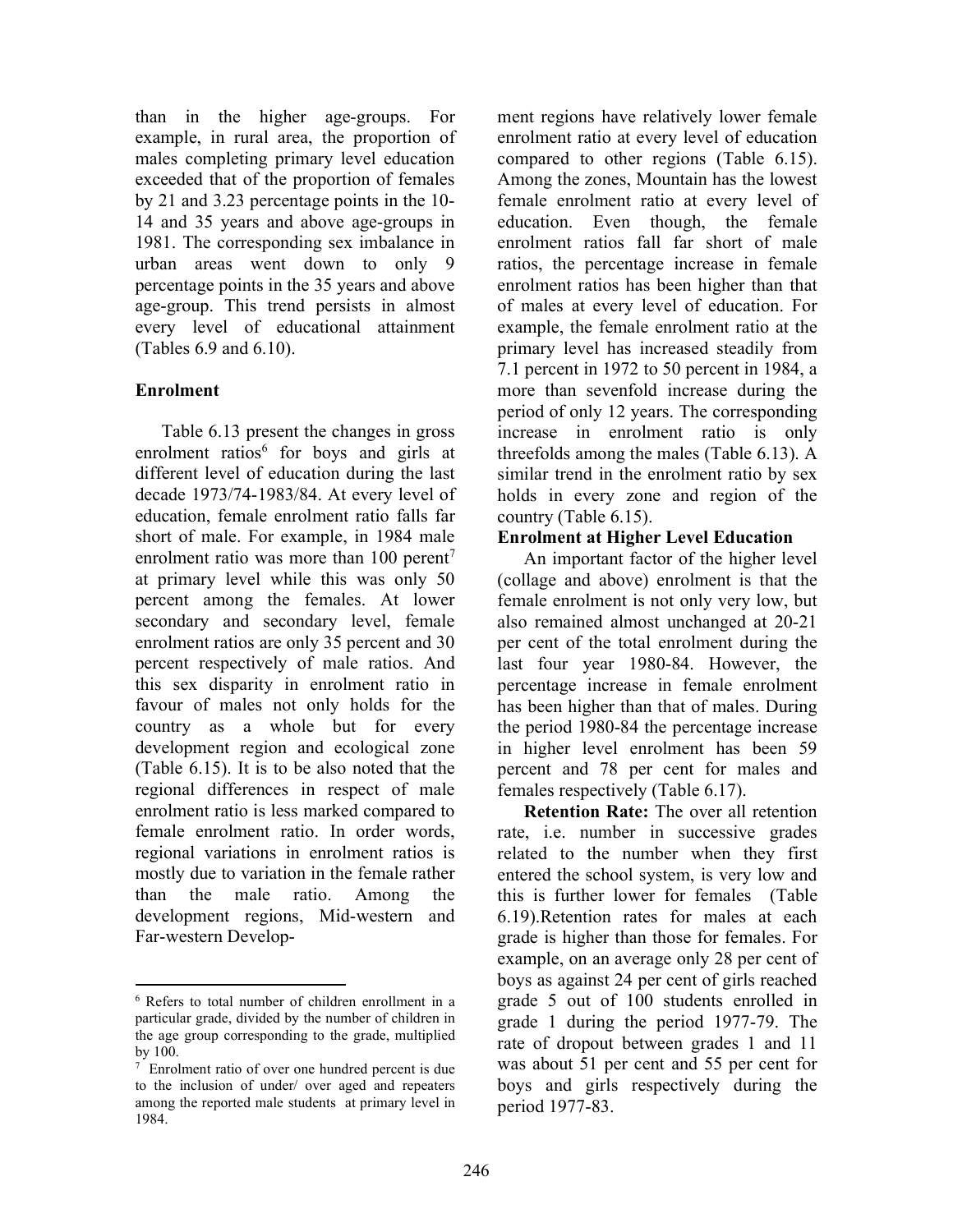#### III. Demographic Characteristics

In this section, demographic indicators like the sex ratio; nuptiality and fertility levels will be presented and discussed. Data on age at marriage, infant mortality, and the sex differentials in these measurement will also be presented. An evaluation of these demographic characteristic will indicate, to a certain extent, the status and role of women in the society.

### Sex Ratio

 Given the inferior position of women to men in almost every walk of life in Nepal, female mortality is expected to be higher than male in Nepal as in other neighboring countries<sup>8</sup>, particulary Bangladesh, India and Pakistan. As a result the overall sex ratio<sup>9</sup> of the population of Nepal is expected to be more than 100. The sex ratio observed in 1952/54 and 1961 was less than 100 implying more females than males in the total population of Nepal (Table 3.3). This finding is not only unexpected but also inconsistent with the pattern observed in other SAARC (South Asian Association for Regional Co-operation) countries (Table 3.2). This unexpected finding could coverage in the early censuses. However, with the passage of time as census coverage improved due to increased experience in undertaking census, the expected finding has been recorded. Between 1961 and 1981 there was a steady

increase in the sex ratio of the population of Nepal from 97 males per 100 females in 1961 to 105 in 1981. This has also been reflected in the masculinity proportion in the total population. The masculinity ratio increased from 49 per cent in 1952/54 to 51 per cent in 1981. This increase in the sex ratio and masculinity proportion in the total population confirm the hypothesized male-female ratio to be observed in the Nepalese society.

## Sex Ratio by Age

Women in Nepal do not have equal status as men in every walk of life. Given this situation one would expect higher mortality for females than males at all ages in Nepal as in other countries of the sub-continenent particularly in Bangladesh, India and Pakistan. One would, therefore, expect to find males out number females at every age. And this has also been largely supported by data.

 There are more men than women in all age groups in Nepal, except for those in ages between 20-34 (Table 3.3). Nepal had a long history of emigration of men particularly at the young adult ages between 20-34 years. And this was possibly the reasons for finding more females than males in these age groups in all the censuses of Nepal conducted since 1952/54.

### Age at Marriage

 The values of the singulate mean age at marriage for the country as a whole, estimated from the census data have been provided in Table 5.6. Examination of data reveals that the singulate mean age at marriage has increased from 19.4 years in 1961 to 21.8 years in 1981 for males, and from 15.1 years in 1961 to 17.1

<sup>8</sup> Factors like marked preference for sons and consequent neglect for daughters, the adverse effect of frequent and excessive child bearing on the health of women have often been cited as contributing factors to the higher mortality of females in the Indian subcontinent.

<sup>&</sup>lt;sup>9</sup> The number of males per 100 females, a sex ratio over 100 denotes the excess of males over females and a sex below 100 denotes the excess of females over males.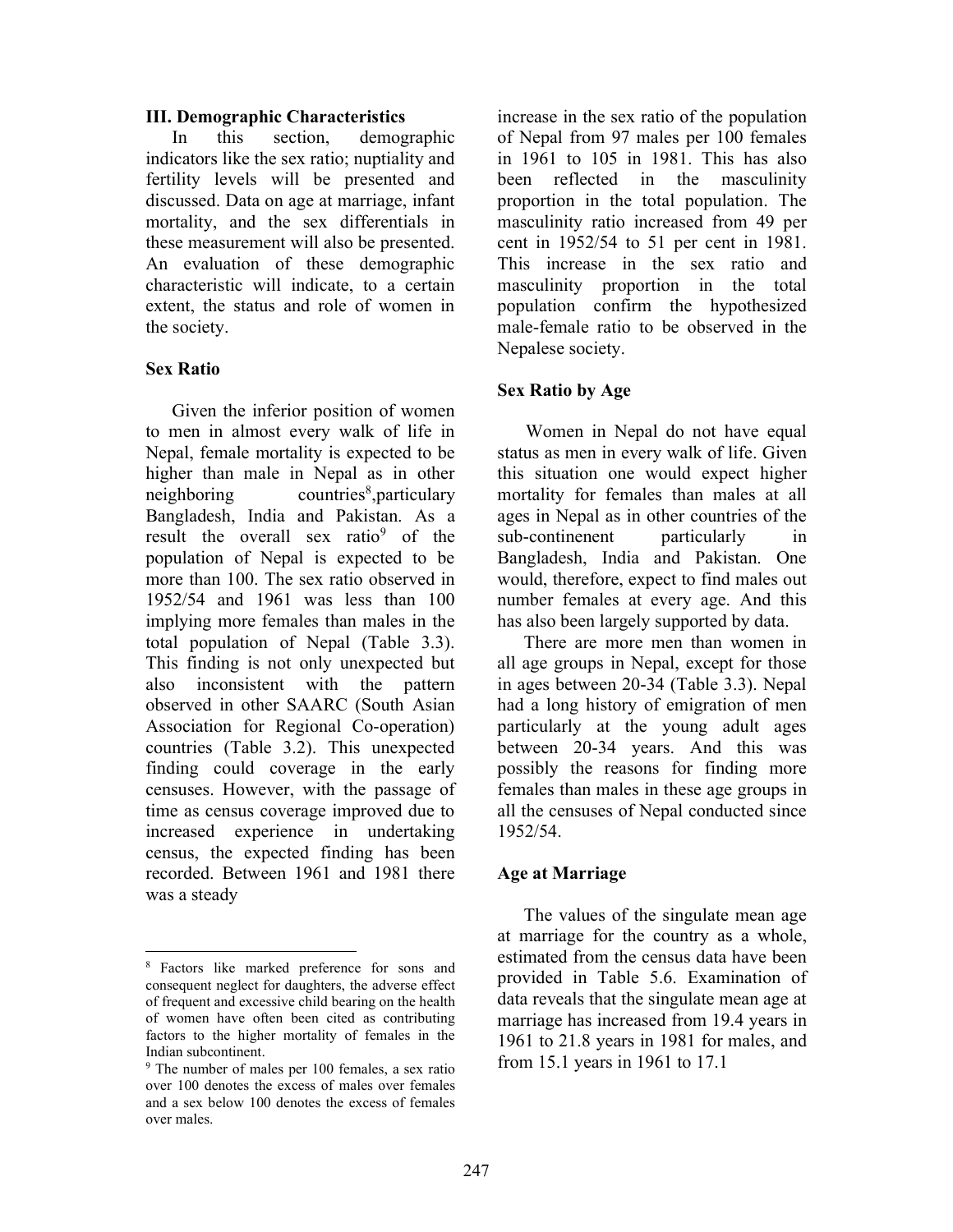years in 1981 for females.<sup>10</sup>According to the census there has been a steady increase in the singulate mean age at marriage by at least 2 years, for both sexes since 1961. However, 4-5 years difference in singulate mean age at marriage for males and females still remain unchanged during the last two decades. This wide age difference between husband and wife once again demonstrate the inferior position of women to men. The husband's influence in family decision-making is further ensured in a situation where he marries a girl much junior to him by age.

 Even though there has been some increase in age at marriage during recent years, the age at marriage particularly for females is still very low-only 17 years. The overall lower age at marriage, particularly high fertility values and concern of guardians to give away a girl in marriage the moment she attains puberty and moral reasons.

## Age at Marriage by Background Variable

 The mean age at marriage is found to vary by residential status. Utilizing census data the singulate mean age at marriage for females was estimated to be 17.1 and 18.5 for rural and urban areas respectively in 1981. The corresponding figures for men were 20.6 and 22.5 for rural and urban areas respectively (Table 5.10). Using the census data of 1981, education particularly females education is found to have greater impact than male education is more pronounced beyond the

primary level. For men the age at marriage rises from 20 for those primary education to 21 and 22 for those who completed lower secondary and secondary and higher secondary level of education respectively. The female age at marriage rises sharply by two years from 17.85 at primary level to 19.88 at the lower secondary level and thereafter it tapers off slightly. The moderate decline in female age at marriage from lower secondary level to secondary and higher level may be attributed to the chance factor only resulting from the small number of case in the highest education category for females. An attempt was also made to examine the net effect of some socio-economic variables on female age at marriage by using district level data of the 1981 census. Among the five variables (% literate male, % literate females, % agricultural participation, female labour force participation rates and sex ratio ) examined participation in the female labour force is found to be the only variable positively affecting the female mean age at marriage in a district. And this relationship is also found to be statistically significant. The implication of this finding is to increase the greater female participation in labour force in order to boost the female age at marriage.

# Marital Status

 This sex age distribution of the population by marital status reflects the history of the prevailing marriage formation and dissolution pattern. If such patterns are reasonably stable one may draw conclusions as to the typical features and characteristics of marriage as a social institution. A comparison, therefore, of the sex-age distribution of the population by marital status for 1971 and 1981 would give some idea of the changes in marriage trends.

### Pattern of Marriage

 An examination of the census figures clearly reveal that marriage is universal in

<sup>&</sup>lt;sup>10</sup> The estimated mean age at marriage in 1981 is slightly higher than the legal age at marriage which is fixed at 16 years for a girl and 18 years for a boy with guardian's consent. However, a girl of 18 years of old and boy of 21 years old can enter into a marriage contract without guardian's consent [Legal code (sixth amendment ) Ordinance, 1975. Nepal Press Digest Ltd.(mimeo)].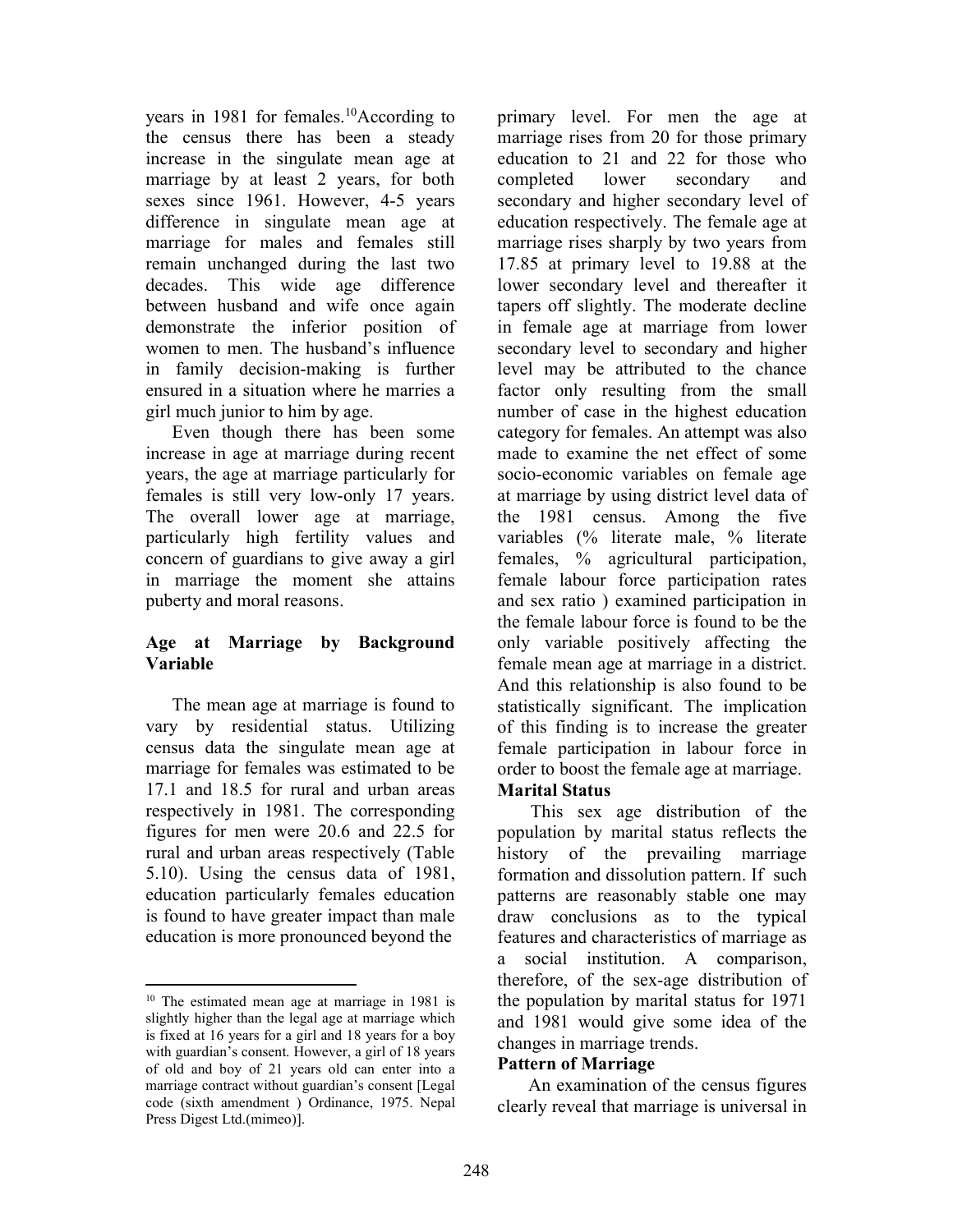Nepal and there is no change in this pattern over the time. All but the physically and mentally disabled men and women in Nepal marry. According to the 1981 census, about 3 per cent of women had never married by the age of 30-34 years. However, by the age of 50-54 years only 7 per cent of men had never married. Although there is no changed in the overall proportion married, due to the rise in age at marriage, there is proportionately more never married persons at the younger ages in 1981 than those in the earlier census of 1961 (Table 5.5).

In 1961,26 per cent of women aged 15-19 years and 26 per cent of men aged 20-24 years never get married. Whereas in 1981, 49 percent women in the group 15-19 and 41 per cent men in the age 20- 24, were never married (Table 5.5).

 There are some other changed over time particularly with respect to widowhood and divorce.

# Widowhood

The proportion of men and women who are widowed is lower in 1981 than in 1961. In the age group "60 years and over", 66 per cent women and 25 per cent men were reported to be widowed in the 1961 census. The corresponding figures in 1961 census. The corresponding figures in 1981 were 32 percent women and 11 per cent men. This could either mean that more men. This could either mean that more men and women are remarrying over time, or that mortality rates are improving (Table 5.7).

# **Divorce**

The incidence of divorce, particularly with respect to women has increased during the period 1961-81, while for men this figure shows a decline. The proportion of women aged 10 years and above divorced/separated increased by 24 per cent from. 34 per cent in 1961 to .42 in 1981, the corresponding proportion among males declined by 8 per cent from.

.40 per cent to. 33 per cent during the same period. This decline was marked at almost every age group. However, it is not clear whether the increased divorce rate among women is due to their increasing exercise of the right to divorce or that they disowned by their husbands under economic duress (Table 5.8).

# **Mortality**

 There is hardly any reliable data available on birth and deaths for the country as a whole. In the absence of reliable direct data, estimates of mortality were derived through indirect techniques. These estimates show higher females than males mortality as reflected in the indices of life expectancy at birth, infant mortality rates, crude death rates and age-sepecific mortality rates, etc. The rates which are based on rare direct data also show higher mortality for females than males in most indices.

# Life Expectancy at Birth

The mortality situation of a country is best depicted by the index of expectation of life at birth. It is defined as the average number of year a new born baby is expected to live if he/she is exposed throughout its to the prevailing pattern of age specific death rates. The expectation of life at birth ever calculated on the basis of direct data on age specific mortality rates are from the Demographic sample survey of 1974-75 and 1976. According to those calculations, the expectation of life at birth was 46.0 for males and 42.5 for female for the period 1974-75 and 53.4 for males and 41.1 for females for 1976 (Table 13.10). The expectation of life at birth estimated by using cohort survival method was 46.3 for males and 44.2 for females during the intercensal period 1971-81. The life expectancies at birth based on the average of age-sex-specific death rates from the Demographic Sample Surveys of 1974-75 and 1976 were 45 for males and 42 for females (US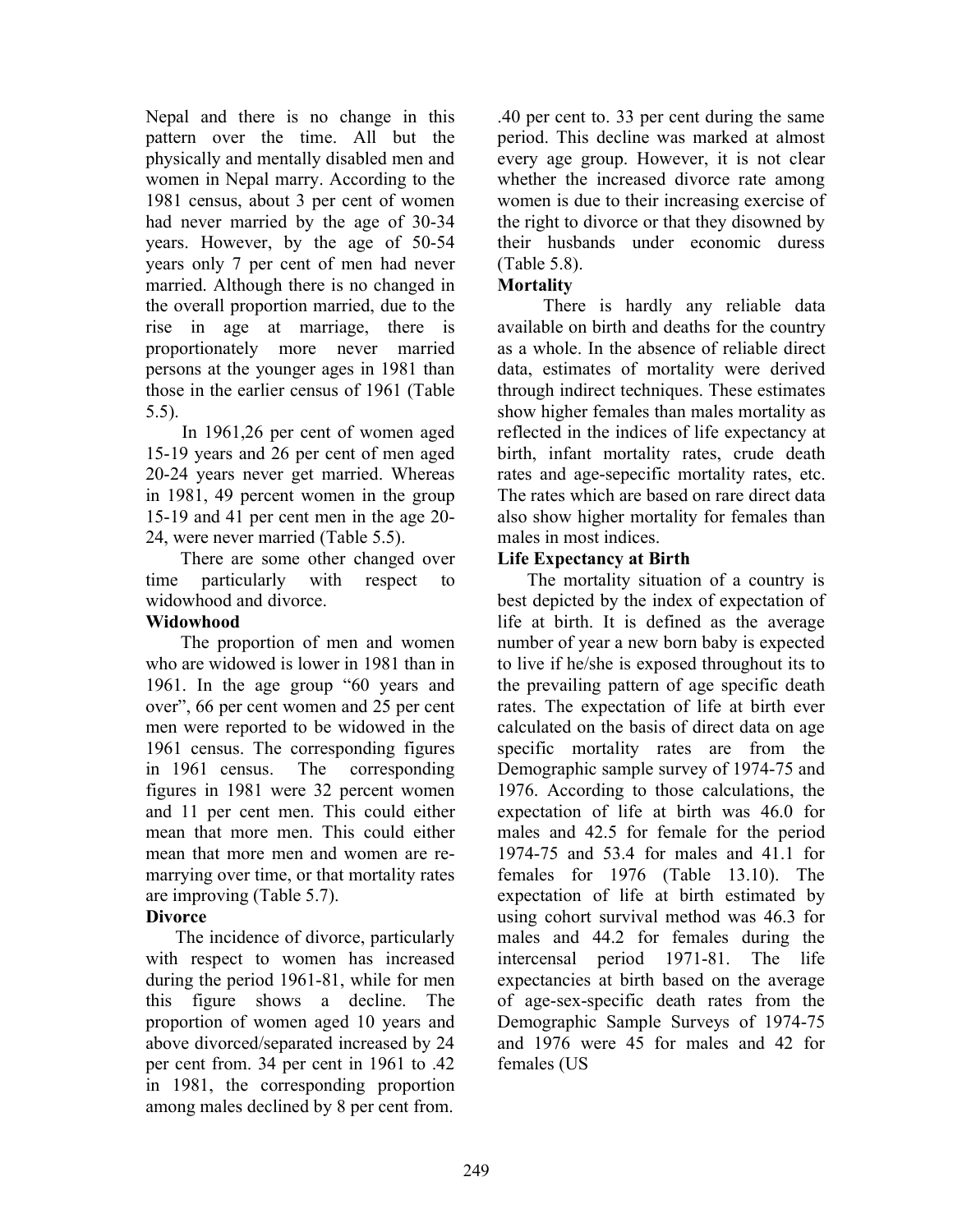Bureau of Census,  $1979$ <sup> $11$ </sup>

 There has been substantial improvement in the expectation of life at birth for both males and females over the years. However, this increase was more marked for males than for females. During the last 27 years (1954-81), male life expectancy has increased by about 24 years and that of female by about 20 years (Table 13.10). The estimated life expectancy for females increased by nearly 8 years from 1966 to 1976 and 4 years between 1976 and 1981. In other words, the life expectancy for females increased by 31 per cent during the last 15 years (1966-81). The corresponding increase was 37 per cent for the males (Table 13.10).

 The finding of lower expectation of life at birth for female although not consistent with the pattern observed in the low birth rate developed countries but closely corresponds with the pattern obtained in the neighboring countries particularly India, Bangladesh and Pakistan. The lower expectation of life at birth for females is largely due to higher maternal mortality, i.e. deaths related to pregnancy and child birth or its prevention through induced mortality of females, particularly in the age-group 1-4 years. And this differential probability of survival is reflected in actual death rates (Table 13.5).

# Age-specific Death Rate

 The only large scale recent data on age specific death rates are those collected by the Demographic sample serves of 1974-75, 1976 and 1977-78 and these are presented in Table 13.5. It may be observed that in 1974/75, the death rates were higher for women than for men, in most instance expect for infants. And this sex disparity is more glaring

in the reproductive particularly at ages 35-44 implying greater risks of death due to complications in child birth, especially at older ages of child bearing. A similar pattern of mortality by sex pattern in mortality observed in 1977-78 is not in conformity with the pattern observed in 1974-75 and 1976 and also contrary to ones expectation. This may be considered more of an exception rather than the rule. Moreover, the mortality pattern observed during the 1977-78 was suspect. For example, the infant mortality rate of 104 for 1977/78 is too low in comparison to the infant mortality rates of 152 obtained from Nepal Fertility survey,  $1976^{12}$  and 144 estimated for 1978 by using 1981 census data on the proportion dead among children ever born by age of the mother. The low infant mortality reported in the 1977-78 Demographic sample survey may be attributed to under counting of death particularly females deaths.

# Maternal Mortality

 One of the major factors of adult female death between the age of 10 to 49 years is due to child bearing and child birth. There is very little information on meternal mortality other than that provided by Fertility, Mortality and Morbidity survey of 1977-78.This survey carried out in selected districts of Nepalthe rural area of Katmandu, Kavre and Rupendehi-provided an estimate of maternal mortality rate of 8.5 per 1000 live births $13$ 

 Adult mortality with reference to male and female survival probabilities from birth

<sup>11</sup>. US Bureau of Commerce, department of Commerce, 1979. Country Demographic Profiles: NEPAL, Washington D.C.

<sup>&</sup>lt;sup>12</sup> This was calculated by adding all the reported infant death over a period of these years preceding the survey and dividing by the total number of births during the same period.

<sup>&</sup>lt;sup>13</sup> Nepal FP/MCH project, Nepal FP/MCH Data Analysis: Final Report. The Population Council, n.d.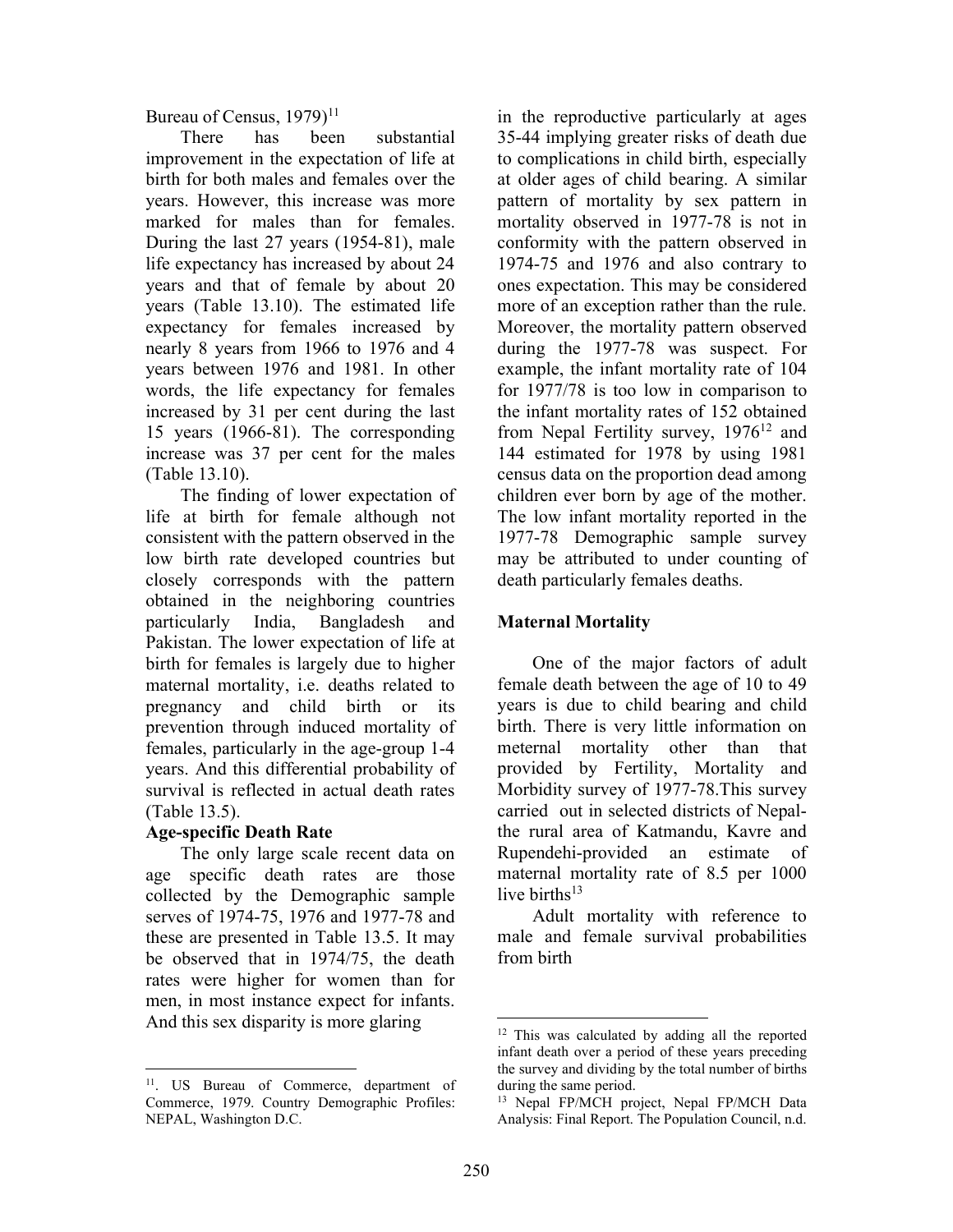to age 25, 30,…55 estimated by using data on the proportion not widowed from the 1981 census also showed higher female mortality in the prime reproductive ages 25-29 to 35-39 (Table 13.4).

 From these findings, one may tend to hypothesize that freeing women from excessive births will allow them to live longer.

## Infant/Childhood Mortality

 The infant mortality rates corresponding to the life expectancies estimated for the intercensal period 1971- 81 were 144.5 for males and 150.38 for females (Table 11.8). However, some other estimates show higher infant mortality rate for males than females (Table 13.2). Although the evidence regarding higher female than male infant mortality is inconclusive, child mortality (between the ages one and five) is found to be higher for females than for males. Child mortality rates<sup>14</sup> using data from the Nepal Fertility Survey 1976, were found to be 108 and 113 per 1000 male and female children.<sup>15</sup>

# Crude Death Rate

 The crude death rates estimated for the various period between 1954 and 1984 clearly show higher rates for females than males expect for the period 1953-61 and 1977-78 (Table 13.1).

### IV Women and Employment

 Section 3 of Article 10 of the Constitution on "Right to Equality" states that "there shall be no discrimination against any citizen in respect of appointment to the government service or any other public service only on the grounds of religion, race, sex… (H.M.G.

 $1976$ <sup>16</sup>. An equal opportunity for economic participation is or should be the right of all men and women, because discrimination against women is incompatible with human dignity and the welfare of the family and of society<sup>17</sup>.

Employment is a difficult topic to discuss. There are ambiguities, regarding the definition of employment such as confusions over the minimum age at which employment rates should be calculated, the type of activities (agricultural, unpaid family help, work in the house), which should be included when calculating unemployment rates, and the reference period upon which to base these rates. As a result, the tools for measuring employment or unemployment are not very satisfactory. If these tools are not adequate for men, they are even less adequate for women. While recognizing these deficiencies, this section on the status of women in employment considers employment in the same terms as are used in the censuses and surveys carried out in the country.

The disparity in employment rates and labour force participation rates in the agricultural and non-agricultural sectors, by sex will be discussed.

# Labour Force Participation Rate

There exists a glaring disparity between men and women in economic activity rates. In Nepal only 46.2 percent of women aged 10 years and over were economically active as opposed to 83.2 percent of men in 1981. However, this disparity is narrowing over the years. In 1971, the male activity rate<sup>18</sup>

<sup>&</sup>lt;sup>14</sup> Child mortality (1-4 years) is measured on the probability of dying before age five for those of the cohort of births survived to age one (see Gubhaju, B.B. 1984. "Sex Differentials in Infant and Child Mortality in Rural Nepal", Contribution to [Nepalese Studies, Vol. 12, No. 1, Kathmandu.  $15$  ibid.

<sup>&</sup>lt;sup>16</sup> HMG. Ministry of Law and Justice. Constitution of Nepal, 1976. Law Books Management Committee, Trans. Kathmandu, p. 6.

<sup>&</sup>lt;sup>17</sup> Declaration on the Elimination of Discrimination against Women. United Nations 1967.

<sup>&</sup>lt;sup>8</sup> The activity rate represents the number of economically active persons aged 10 years and above as percentage of the population of corresponding age i.e. 10 years and above.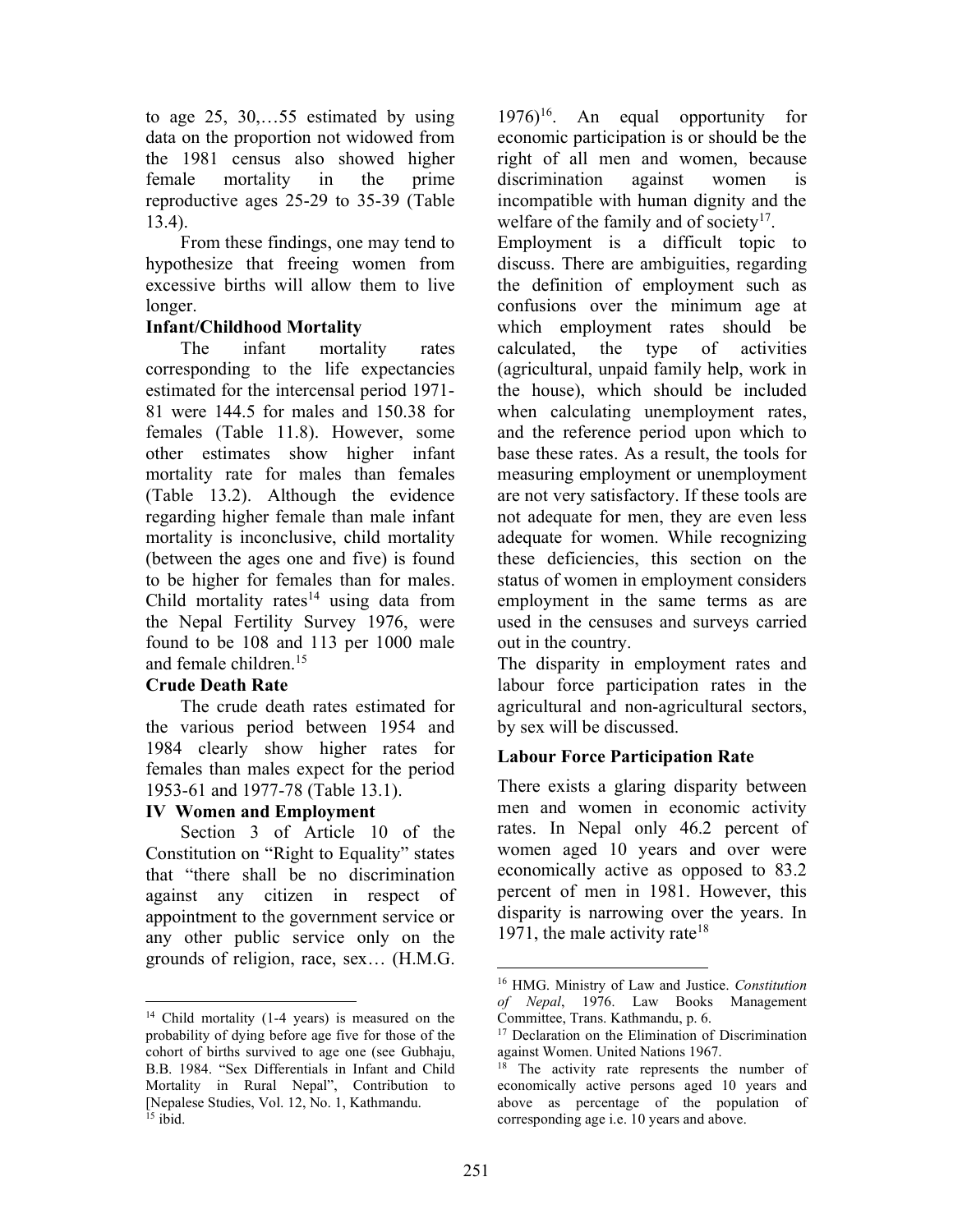exceeded that of female activity rate by 48 percentage points. But this is reduced to 37 percentage points in 1981 (Table 9.4).

 The male participation rate at every age far exceed that of the corresponding rate for female. And this is found not only for the country (Table 9.8, Table 9.24 and Table 9.25). The finding of lower female participation rate can be attributed to the prevailing social and cultural barriers to the employment of women.

 An examination of Table 9.1 and Table 9.2 also shows that while there has been a steady increase in the number of economically active males over the years, there was a conspicuous decline in the number of economically active females between 1961 and 1971. This has resulted in a sharp decline in the overall activity rate and growth rate of labour force particularly for females between 1961 and 1971. This decline in economically active females between 1961 and 1971 is more spurious than real. This was mostly due to over estimation of the number of economically active women in 1961. In 1961 several females were classified as economically active when their primary occupation was, in fact, as "housewives". The scope of misclassification is reduced since 1971 when elaborate guidelines were adopted, to delineate the labour force status of a person and in coding this information. However, the number of economically active females and female participation rate increased between 1971 and 1981 considerably. Between 1971 and 1981 the economically active female population grew (linear) at the rate of 5 per cent per annum compared with 2.60 per cent for men (Table 9.6). For the same period, the economically active female population grew at the rate of 4.74 per cent in rural and 13.66 per cent in urban areas.

The corresponding growth rates of men were 2.37 and 7.61 per cent only (Table 9.7).

 During the last intercensal period, the female activity rate increased by 11 percentage points, while the male rate remained almost constant (Table 9.4). this increase in female activity rate is marked in every age group (Table 9.8) and for each development region (Table 9.24). Even though there has been considerable improvement in female participation rate between 1971 and 1981, the rate in 1981 still lags behind the rates noted in 1952/54 and 1961. this was mostly due to problems of definition and/or increase of female students over time. The number of female students has risen sharply from a mere 3,550 in 1961 to 93,871 in 1981, registering an annual growth rate of 127 per cent during the intercensal period 1961-81. Also there are some ambiguities regarding the classification of women whether within the labour force or within the housewife category. Several females were probably classified as agricultural labourers in 1952/54 and 1961 when their primary occupation was, in fact, housewives. These factors probably account, in part, for the decrease in the female labour force in 1971 and 1981 censuses compared with the 1952/54 and 1961 censuses.

 It is to be also noted here that the female participation in labour force in Nepal is one of the highest in the SAARC region (Table 10.1).

| Table 10.1-Economic activity rate of Nepal and |  |
|------------------------------------------------|--|
| few other neighbouring countries               |  |

| itw other heighbouring countries |                            |                |  |  |
|----------------------------------|----------------------------|----------------|--|--|
| Country                          | Reference<br><b>Period</b> | Activity rate* |  |  |
| Bangladesh                       | 6.8.81                     | 12.6           |  |  |
| India                            | 1.3.81                     | 19.8           |  |  |
| Pakistan                         | 1.3.81                     | 7.2            |  |  |
| Nepal                            | 22.6.81                    | 26.77          |  |  |

\*Economically active population aged 10 years and above as percentage of the total population

Source: ILO, Year book of Labour Statistics, 1984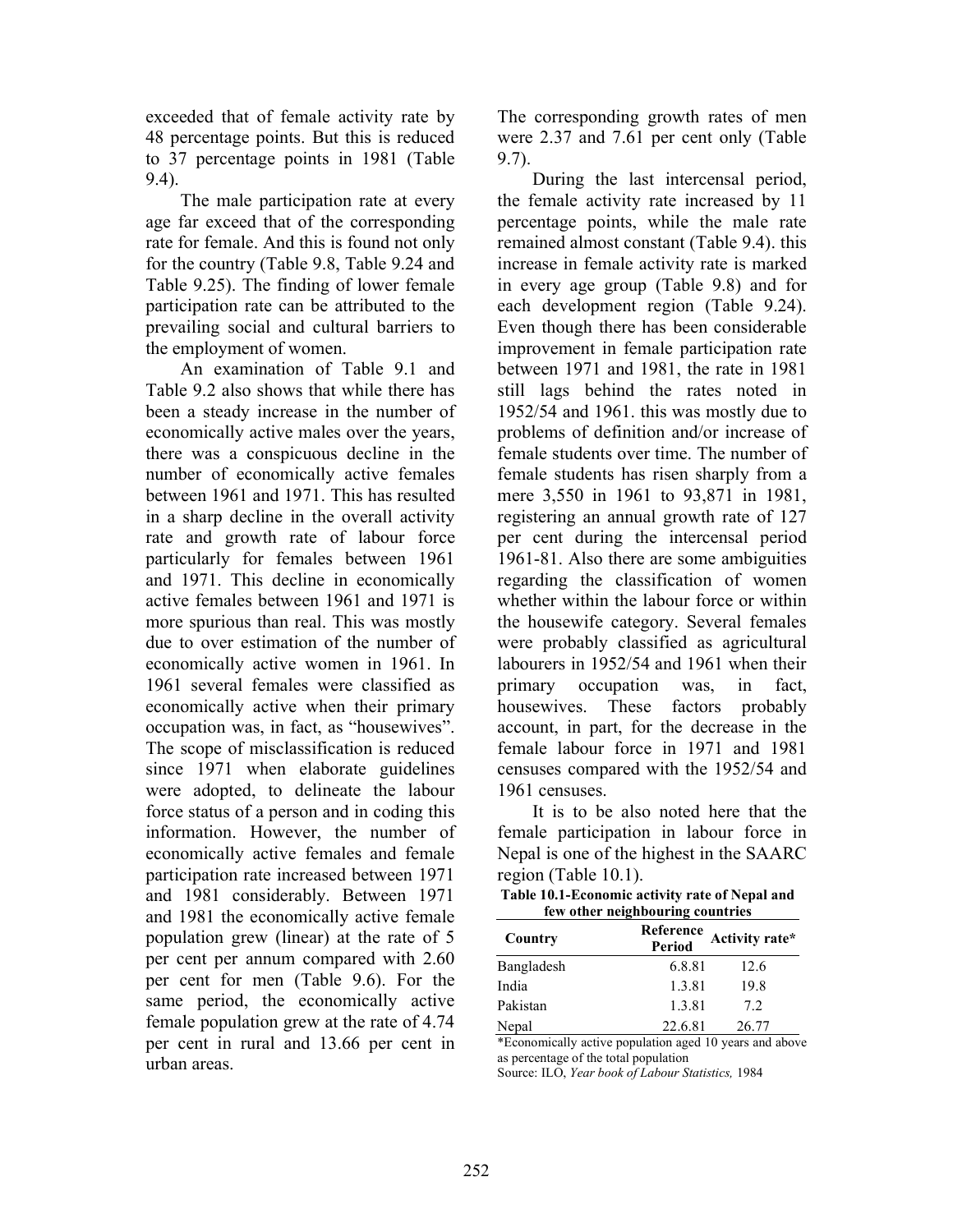#### Agricultural/Non-agricultural Sector

 Another breakdown of the civilian labour force into the agricultural and nonagricultural sector is given in Table 10.2.

Table 10.2- Percentage distribution of agricultural and non-agricultural labour force by sex, 1981

|                                  |               |       | (figures in million) |               |
|----------------------------------|---------------|-------|----------------------|---------------|
|                                  | <b>Males</b>  |       | <b>Females</b>       |               |
|                                  | <b>Number</b> | $\%$  | Number               | $\frac{6}{9}$ |
| Agricultural<br>Labour force     | 3.98          | 58.27 | 2.27                 | 33.24         |
| Non-agricultural<br>Labour force | 0.36          | 5.27  | 0.07                 | 1.02          |
| Unspecified                      | 0.13          | 1.90  | 0.02                 | 0.30          |

 It appears from the Table that of the 6.83 million people in the civilian labour force in 1981, 58.27 per cent males and 33.24 per cent females were in agricultural sector, while 5.27 per cent males and 1.02 per cent females were in the non-agricultural sector. In other words, for every woman employed in the agricultural sector there are about 1.75 man and for every woman in the nonagricultural sector, there are about 5 men. It shows that men more often than women tend to participate in non-agricultural activities. This is for women to find employment in the non-agricultural sector. However, female participation in non-agricultural activities has been increasing over the years. During the last intercensal period (1971-81), female participation in non-agricultural activities grew at the rate of 9 per cent per annum. The corresponding growth rate for male was only 4 per cent per annum (Table 9.6).

 Table 9.14 provides the percentage distribution of the employed, i.e. economically active population by two major occupational groups, sex and residence, for 1971 and 1981.

I will be noted that for the country as a whole and for the rural areas, an absolute majority (89% and above) of male and female workers are engaged in agricultural occupations, although there has been a slight decline in this proportion during the last intercensal period. The proportion of females engaged in agricultural occupations is higher than that of males, but in the nonagricultural sector a higher proportion of males were employed. And this pattern of occupational distribution by sex exists in both rural and urban areas. The finding of a higher proportion of females in agricultural occupations may be attributed to the heavy concentration of female unpaid family workers in traditional agricultural sector.

### Agricultural Sector

 Census data for 1981 shows that of 6.25 million people in the agricultural labour force, the vast majority, 3.98 million or 64 per cent are men, while the remaining 2.27 million or 36 per cent are women. Out of 2.27 million 2.19 are in rural area which accounts for nearly 46 per cent of the rural females aged 10 years and above. This does not mean that the remaining 54 per cent are idle; village girls and women work very hard. However, agriculture is a subsistence family operation, and women's contribution to it is not recognized in economic terms. Women nevertheless are essential to the rural economy. Field studies based on time allocation and decision-making data show that women play major roles in Nepalese agriculture, both as labourers on the family farm and in the wage labour and also in farm management decision-making (CEDA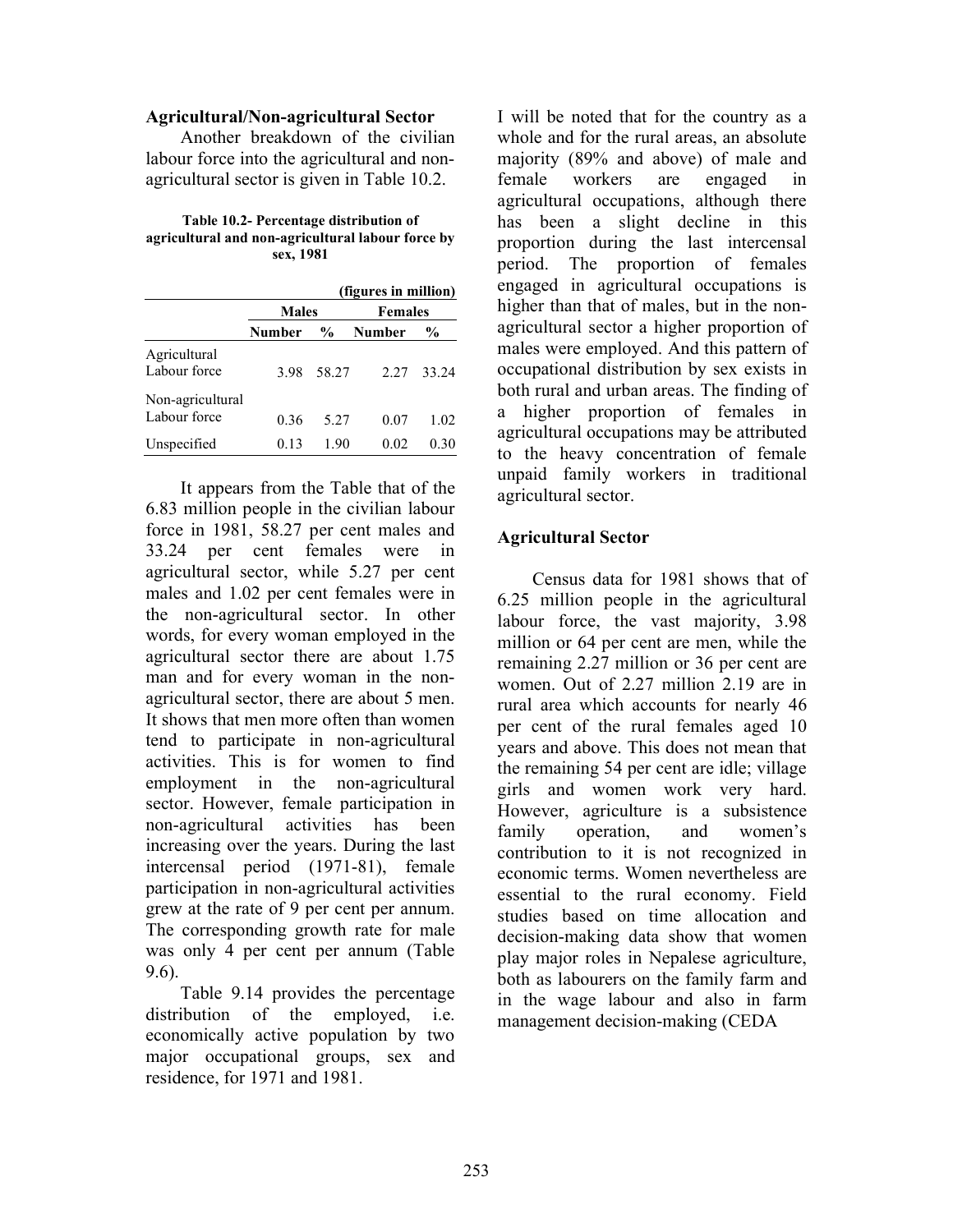1981; Jones and Jones, 1976; Joshi, 1980; Pradhan,  $1983$ <sup>19</sup>.

 In a recent time allocation study the amount of time rural women spent on various aspects of production activities has been found to be on an average of 10.81 hours a day; as a result, the study noted that men, on an average about 3 hours per day (CEDA 1981). The above study also confirms women are primarily responsible for the farm enterprise, particularly in terms of labour contribution. They contribute nearly 9.91 hours per day compared to 5.86 hours by men.

 Inspite of this heavy pre-occupation of women with various kinds of farm activities, their contribution to rural economy is not duly recongnized because their activities are mostly confined to non-market subsistence production which are not features in the conventional measure of national income.

 Women are involved in cleaning and husking rice, preparing fuel from cow dung, making molasses, and tending the kitchen garden where vegetables and fruits are grown. They are responsible for grain processing and storage, food processing and preservation, seed storage and preservation, and taking care of poultry and livestock. In weaving communities, they contribute substantially to

the work load by spinning thread for the handloom used in weaving. They also repair their homes-collecting mud from ponds/rivers to repair and replaster the plinth of the homes.

Since most of these activities are carried out in the privacy of home, they are not considered economic activities and therefore, excluded from the purview of calculation of GDP<sup>20</sup>.

## Non-agricultural Sector

Table 10.3 presents the numerical and percentage distribution of the economically active population by major occupation groups and sex for 1971 and 1981. Here, too, the great disparity between men and women in the various major occupational groups, can be seen. A look at the percentage distribution of the female labour force shows that 96 percent of all economically active women are engaged in agriculture. The proportion of women engaged in any occupation other than agriculture accounts for less than 1 percent of the employed population except production and related occupations. The proportion of women engaged in production and related occupations barely accounted for about 2 percent of the employed population in 1981. It shows that other than agriculture there is very little room for women workforce to be gainfully employed. There were few women employed in the white collar occupations. In 1981 only 11 thousand women as against 53 thousand men were engaged in the professional, technical and related occupations. For the same year, only 4 hundred women as against 6 thousand men were in the administrative and related services (Table 10.3). Although the female participation in white collar occupations were very significant, it showed

<sup>19</sup> Acharya, M. 1981. "The Maithili Women of sirsia".The Status of Women in Nepal, Vol. II, Part I, CEDA, Kathmandu; Jones, R.L. and Jones, 1976. The Himalayan Women. Mayfield publishing Company, USA; Joshi, C. 1980. "Country Review and Analysis on the Role and Participation of Women in Agricultural and Rural Development in Nepal", Women Development Section. Ministry of Panchayat and Local Development; Pradhan, B. 1983. "The Role of Women in Household Production Systems and Rice Farming". Paper presented at conference on Women in Rice Farming, 26-30 September 1983, IRRI, Los Banos, Laguna; Cnetre for Development Administration. 1981. The Status of Women in Nepal, Vol. II, Part 9, Kathmandu

<sup>&</sup>lt;sup>20</sup> Chaudhary, R.H. and Ahmed, N.R. 1980. Female Status in Bangladesh. Dhaka: Bangladesh Institute of Development Studies.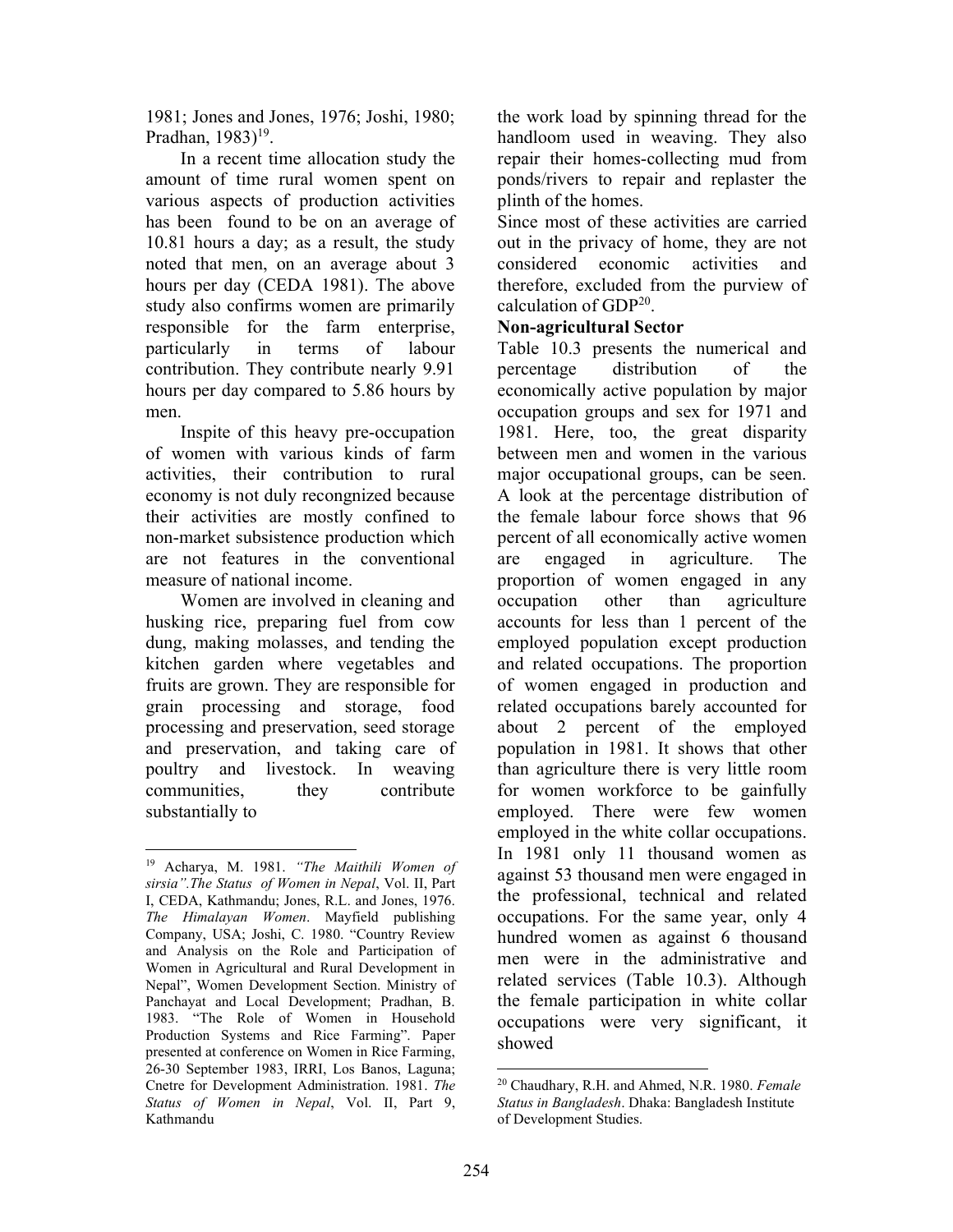| Major                       | <b>Sex</b>        | 1971          |          | 1981          |          |
|-----------------------------|-------------------|---------------|----------|---------------|----------|
| occupations                 |                   | <b>Number</b> | Per cent | <b>Number</b> | Per cent |
| Professional &<br>Technical | <b>Both Sexes</b> | 25,317        | 0.52     | 64,132        | 0.93     |
|                             | Male              | 23,309        | 0.68     | 53,465        | 1.19     |
|                             | Female            | 2,008         | 0.14     | 10,667        | 0.45     |
|                             | <b>Both Sexes</b> | 1,095         | 0.02     | 6,232         | 0.09     |
| Administrative &<br>related | Male              | 1,049         | 0.03     | 5,820         | 0.13     |
|                             | Female            | 46            | 0.00     | 412           | 0.02     |
|                             | <b>Both Sexes</b> | 46,740        | 0.97     | 49,161        | 0.71     |
| Clerical                    | Male              | 44,909        | 1.31     | 46,307        | 1.03     |
|                             | Female            | 1,831         | 0.13     | 2,854         | 0.12     |
|                             | <b>Both Sexes</b> | 60,157        | 1.24     | 85,341        | 1.25     |
| Sales                       | Male              | 52,908        | 1.54     | 72,863        | 1.62     |
|                             | Female            | 7,249         | 0.51     | 12,478        | 0.53     |
|                             | <b>Both Sexes</b> | 34,231        | 0.70     | 16,430        | 0.24     |
| Services                    | Male              | 28,866        | 0.84     | 14,053        | 0.31     |
|                             | Female            | 5,365         | 0.38     | 2,377         | 0.10     |
|                             | <b>Both Sexes</b> | 4,579,335     | 94.37    | 6,259,613     | 91.37    |
| Agriculture                 | Male              | 3,187,064     | 92.80    | 3,982,139     | 88.89    |
|                             | Female            | 1,392,271     | 98.17    | 2,277,474     | 96.06    |
| Production &<br>related     | <b>Both Sexes</b> | 105,649       | 2.18     | 213,851       | 3.12     |
|                             | Male              | 96,183        | 2.80     | 172,782       | 3.86     |
|                             | Female            | 9,466         | 0.67     | 41,069        | 1.73     |
| Not stated                  | <b>Both Sexes</b> |               |          | 156,126       | 2.28     |
|                             | Male              |               |          | 132,515       | 2.96     |
|                             | Female            |               |          | 23,611        | 0.99     |
| Total                       | <b>Both Sexes</b> | 4,852,524     | 100.00   | 6,850,886     | 100.00   |
|                             | Male              | 3,434,288     | 100.00   | 4,479,944     | 100.00   |
|                             | Female            | 1,418,236     | 100.00   | 2,370,942     | 100.00   |

Table 10.3-Percentage distribution of the employed population by major occupation groups

Source: Same as are those in Table 9.16

an impressive increase during the last intercensal period. For example, between 1971 and 1981, the proportion of working women employed in the professional, technical and related occupations almost trebled, while this was doubled for their men counterparts. Similarly, the proportion of men engaged in the administrative and related works quadrupled, while this proportion was increased by sevenfold for women (Table 10.3).

 The percentage distribution of the employed population by major industries for 1971

and 1981 is shown in Table 10.4. It will be observed that 96 percent of the all economically active women are engaged in agricultural and allied industries both in 1971 and 1981 and this proportion roughly corresponds to the proportion of women workers engaged in farming and related occupations (Table 10.3). Again , a comparison of the major divisions in industry (excluding agriculture) shows the great disparity between men and women. Thus, according to the 1981 census figures given in Table 10.4 there were very few,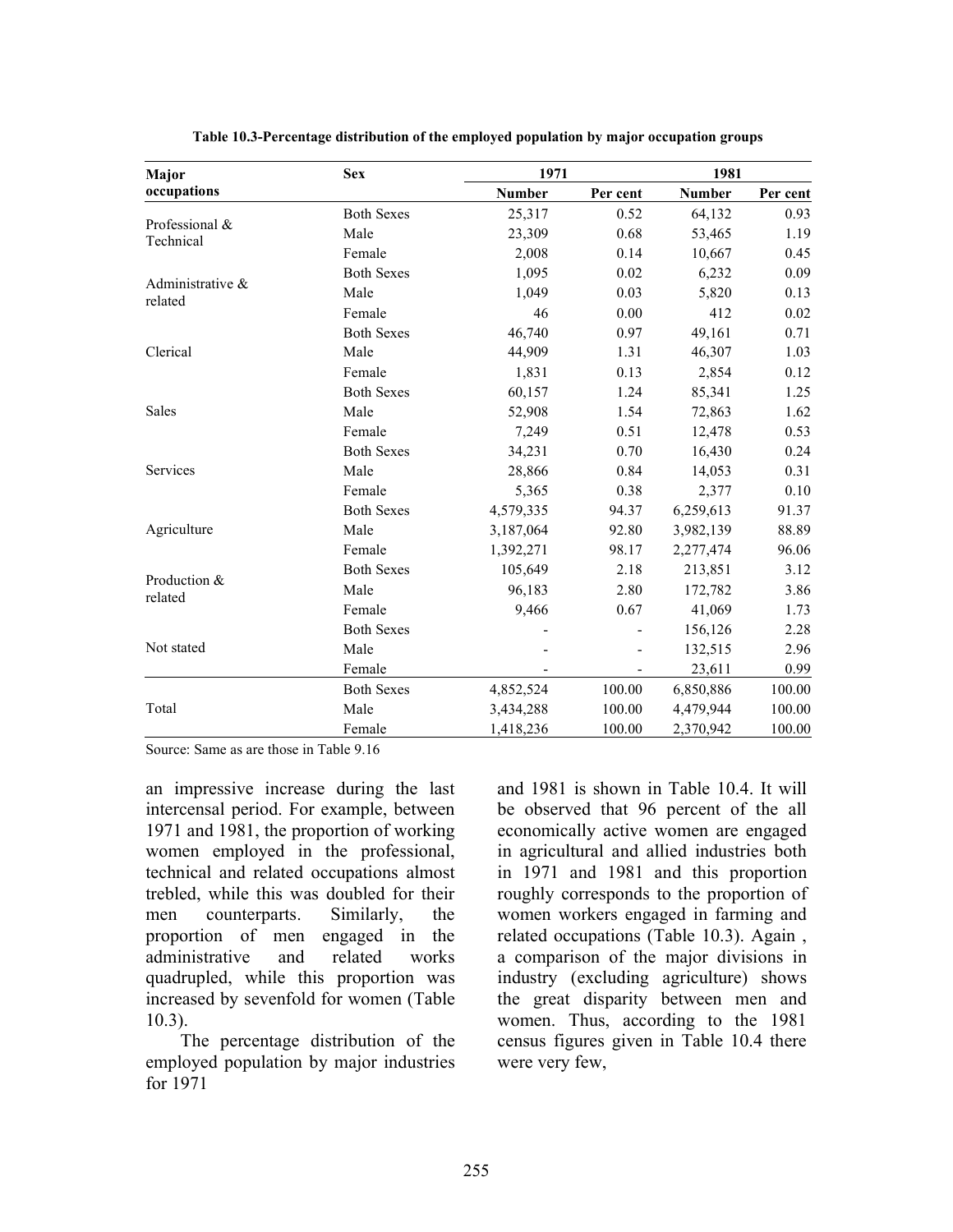|                                    | <b>Sex</b>        | 1971          |          | 1981          |          |
|------------------------------------|-------------------|---------------|----------|---------------|----------|
| <b>Major Industry</b>              |                   | <b>Number</b> | Per cent | <b>Number</b> | Per cent |
|                                    | <b>Both Sexes</b> | 4,579,552     | 94.37    | 6,244,289     | 91.15    |
| Agriculture/Forestry/Fishing Male  |                   | 3,187,307     | 92.80    | 3,974,119     | 88.71    |
|                                    | Female            | 1,392,245     | 98.17    | 2,270,170     | 95.75    |
|                                    | <b>Both Sexes</b> | 36            |          | 971           | 0.014    |
| Mining & Quarrying                 | Male              | 31            |          | 712           | 0.016    |
|                                    | Female            | 5             |          | 259           | 0.011    |
|                                    | <b>Both Sexes</b> | 51,902        | 1.07     | 33,029        | 0.48     |
| Manufacturing                      | Male              | 45,391        | 1.32     | 28,115        | 0.63     |
|                                    | Female            | 6,511         | 0.46     | 4,914         | 0.21     |
|                                    | <b>Both Sexes</b> | 1,596         | 0.03     | 3,013         | 0.044    |
| Electricity, Gas & Water           | Male              | 1,570         | 0.04     | 2,867         | 0.064    |
|                                    | Female            | 26            |          | 146           | 0.006    |
|                                    | <b>Both Sexes</b> | 5,016         | 0.10     | 2,022         | 0.03     |
| Construction                       | Male              | 4,876         | 0.14     | 1,903         | 0.0425   |
|                                    | Female            | 140           | 0.01     | 119           | 0.005    |
|                                    | <b>Both Sexes</b> | 63,560        | 1.31     | 109,446       | 1.6      |
| Commerce                           | Male              | 55,708        | 1.62     | 93,020        | 2.07     |
|                                    | Female            | 7,852         | 0.55     | 16,426        | 0.69     |
|                                    | <b>Both Sexes</b> | 9,637         | 0.20     | 7,424         | 0.11     |
| Transport and<br>Communication     | Male              | 9,322         | 0.27     | 7,080         | 0.16     |
|                                    | Female            | 315           | 0.02     | 344           | 0.01     |
|                                    | <b>Both Sexes</b> | 3,466         | 0.07     | 9,850         | 0.14     |
| Finance/Business                   | Male              | 3,331         | 0.10     | 8,846         | 0.2      |
|                                    | Female            | 135           | 0.01     | 1,004         | 0.04     |
|                                    | <b>Both Sexes</b> | 137,759       | 2.84     | 313,570       | 4.57     |
| Personal and Community<br>Services | Male              | 126,752       | 3.69     | 268,062       | 5.98     |
|                                    | Female            | 11,007        | 0.78     | 45,508        | 1.92     |
|                                    | <b>Both Sexes</b> |               |          | 127,272       | 1.86     |
| Industry not stated                | Male              |               |          | 95,220        | 2.12     |
|                                    | Female            |               |          | 32,052        | 1.35     |
|                                    | <b>Both Sexes</b> | 4,852,524     | 100.00   | 6,850,886     | 100.00   |
| Total                              | Male              | 3,434,288     | 100.00   | 4,479,944     | 100.00   |
|                                    | Female            | 1,418,236     | 100.00   | 2,370,942     | 100.00   |
|                                    |                   |               |          |               |          |

#### Table10.4- Numerical and percentage distribution of economically active population 10 years and over by major industry division and sex for 1971 and 1981

Source: Same as are those in Table 9.13

If any, women employed in the industries of mining, electricity, gas and water, construction, transport and communication. Only a thousand women as compared with 9 thousand men were in the finance industry, and a mere

4,000 or so women in the manufacturing industry as compared with 28 thousand men. Only in the personal and community services, i.e. social services did women have a sizeable number. But this sector also accounts for a mere 2 per